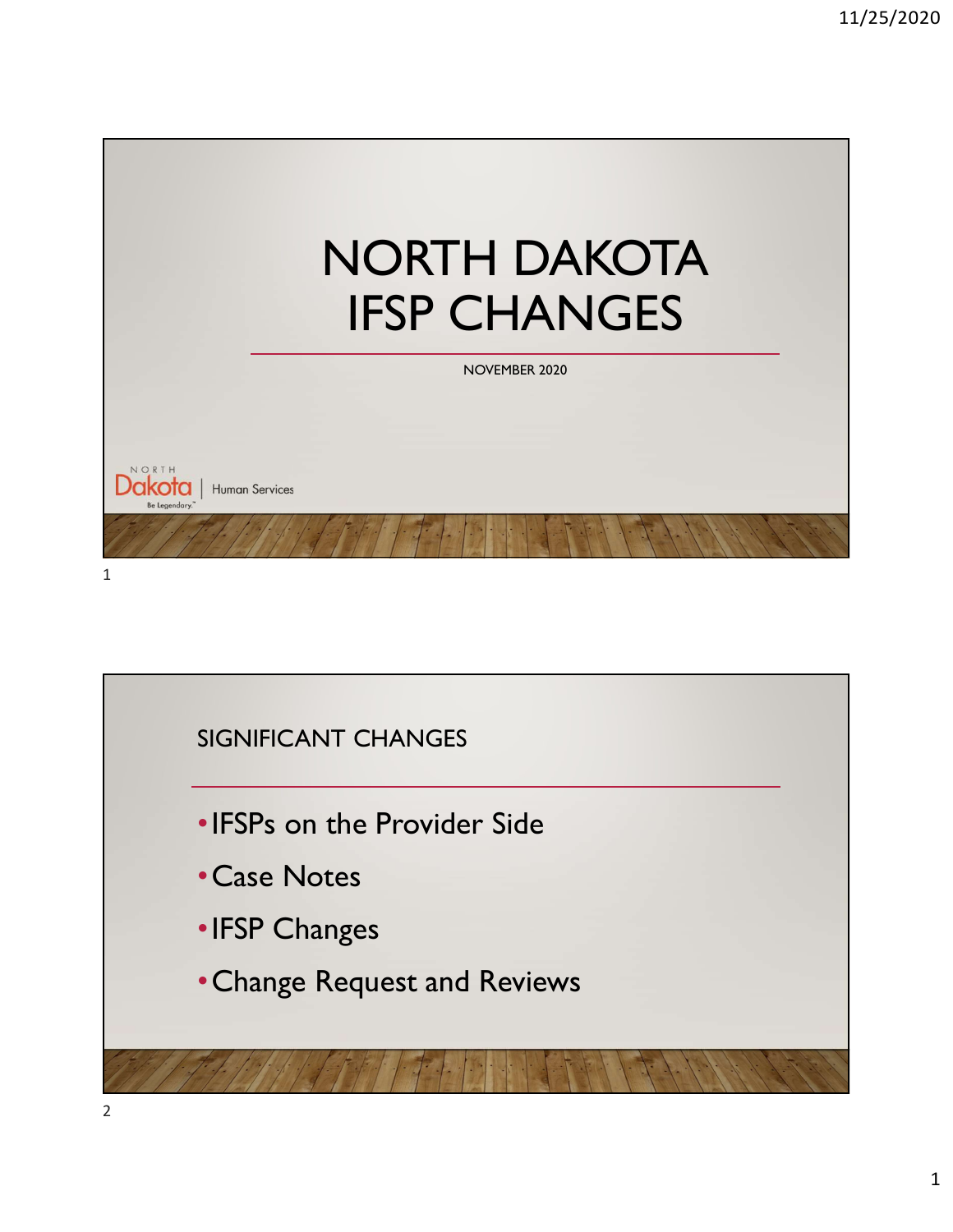

Jenny's annual IFSP is due on 1/14/21. The Service Coordinator (DDPM) will ensure that Jenny's IFSP team is updated on the provider side of Therap and create an annual IFSP to send to the provider. Once the provider receives notification that the IFSP is ready to edit, they will be able to enter information in the IFSP. Any subsequent documentation (ex. case notes) will be entered on the provider side. The provider will not enter any documentation for Jenny on the state side after the annual plan is created.

In 6-months, when Jenny's periodic review is due, the provider will submit a change request to open the IFSP and complete the review process.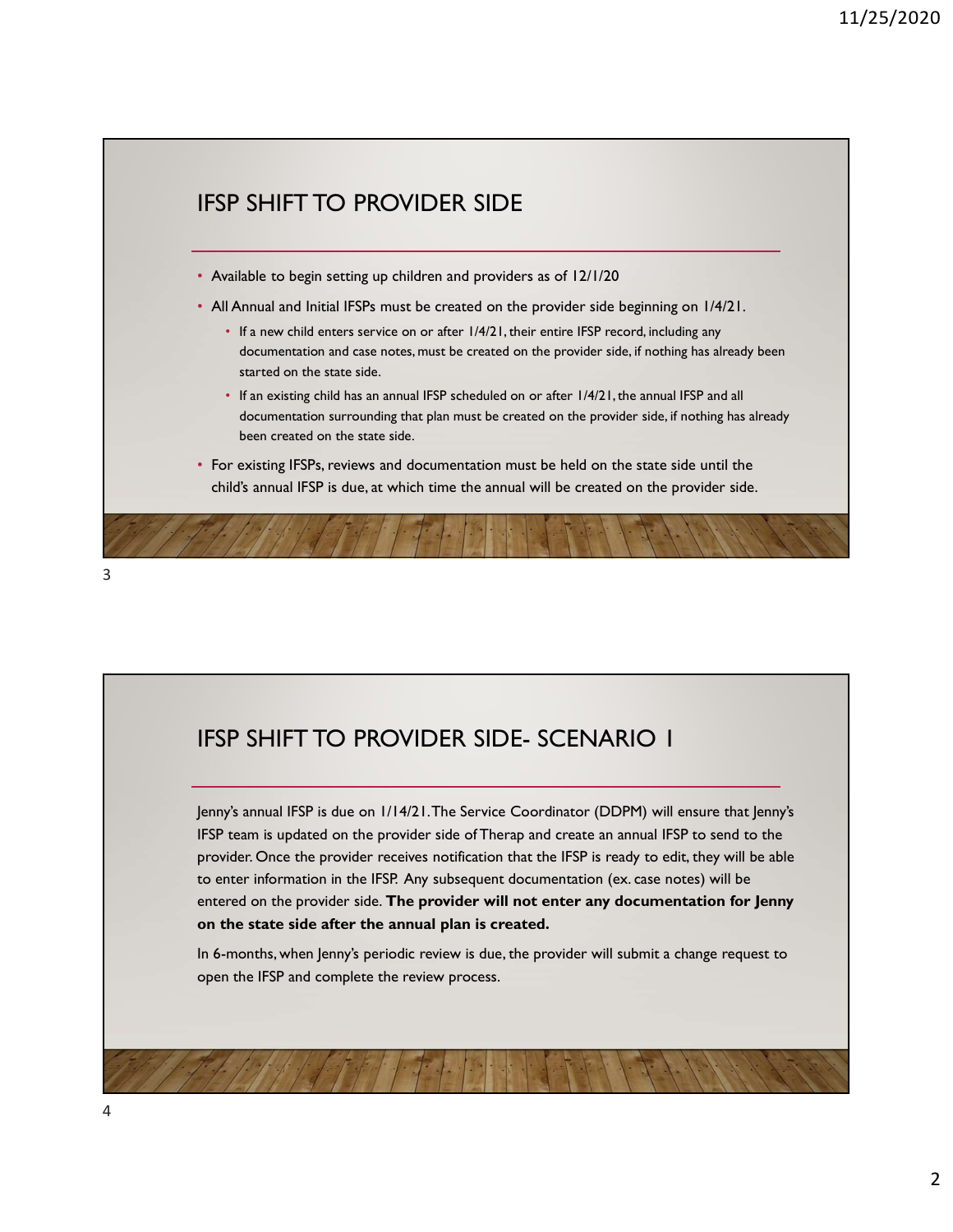11/25/2020<br>IFSP SHIFT TO PROVIDER SIDE – SCENARIO 2<br>Tony has a periodic review due on 2/9/21. His current IFSP is on the state side of Therap. Tony's<br>periodic review, and any documentation will be kept on the state side of Tony has a periodic review due on 2/9/21. His current IFSP is on the state side of Therap. Tony's periodic review, and any documentation will be kept on the state side of Therap until his annual IFSP is due in August. At that point, his annual IFSP and any subsequent documentation (ex. case notes) will be entered on the provider side.

The DDPM will have to set up the child's Shared Contacts in the Individual Demographic Form section of Therap on the state side. Both the DDPM and PEIP are able to set up Contacts for the child and add Team Members to the child's team.

The provider will not enter any documentation for Tony on the state side after the annual plan is created.

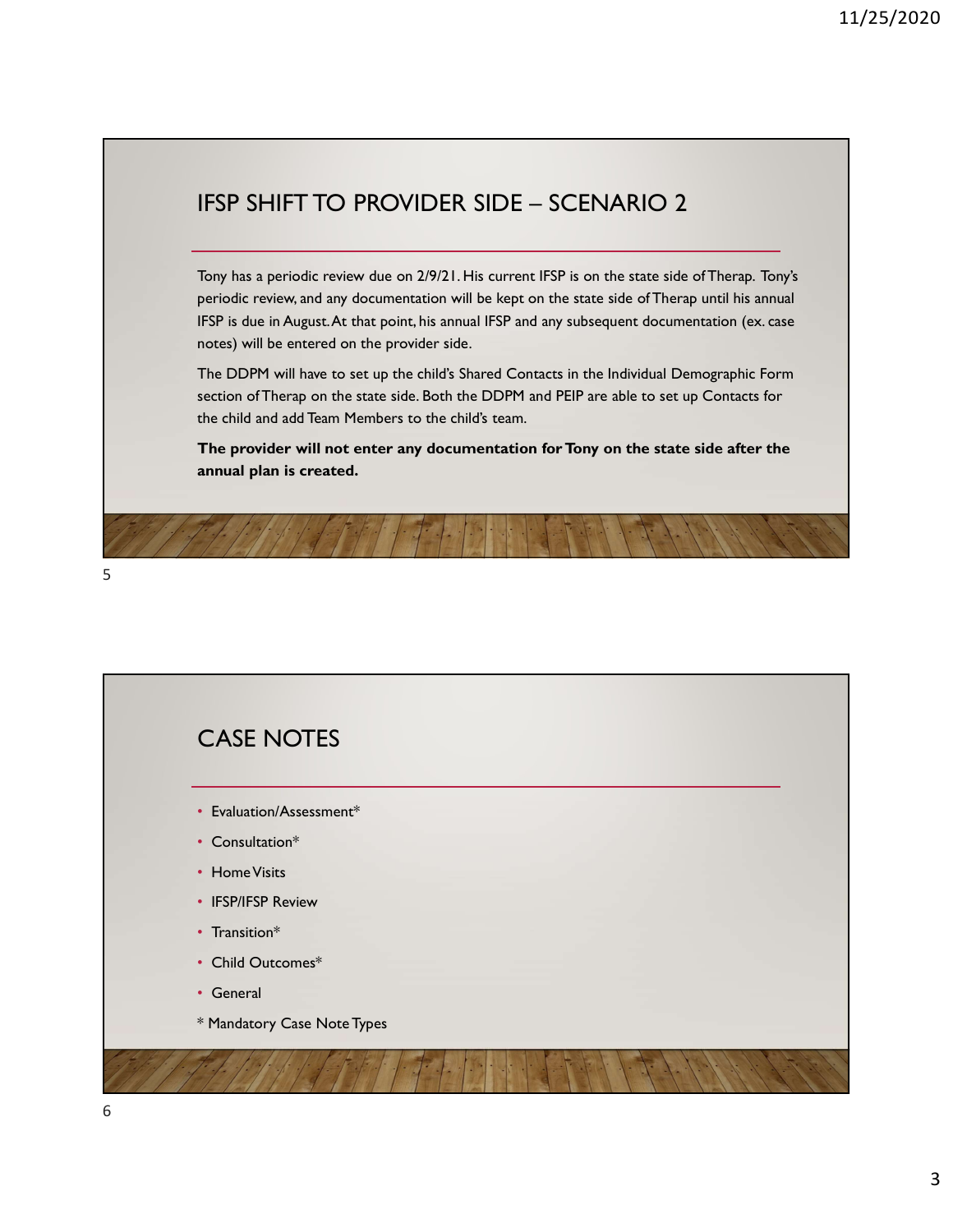



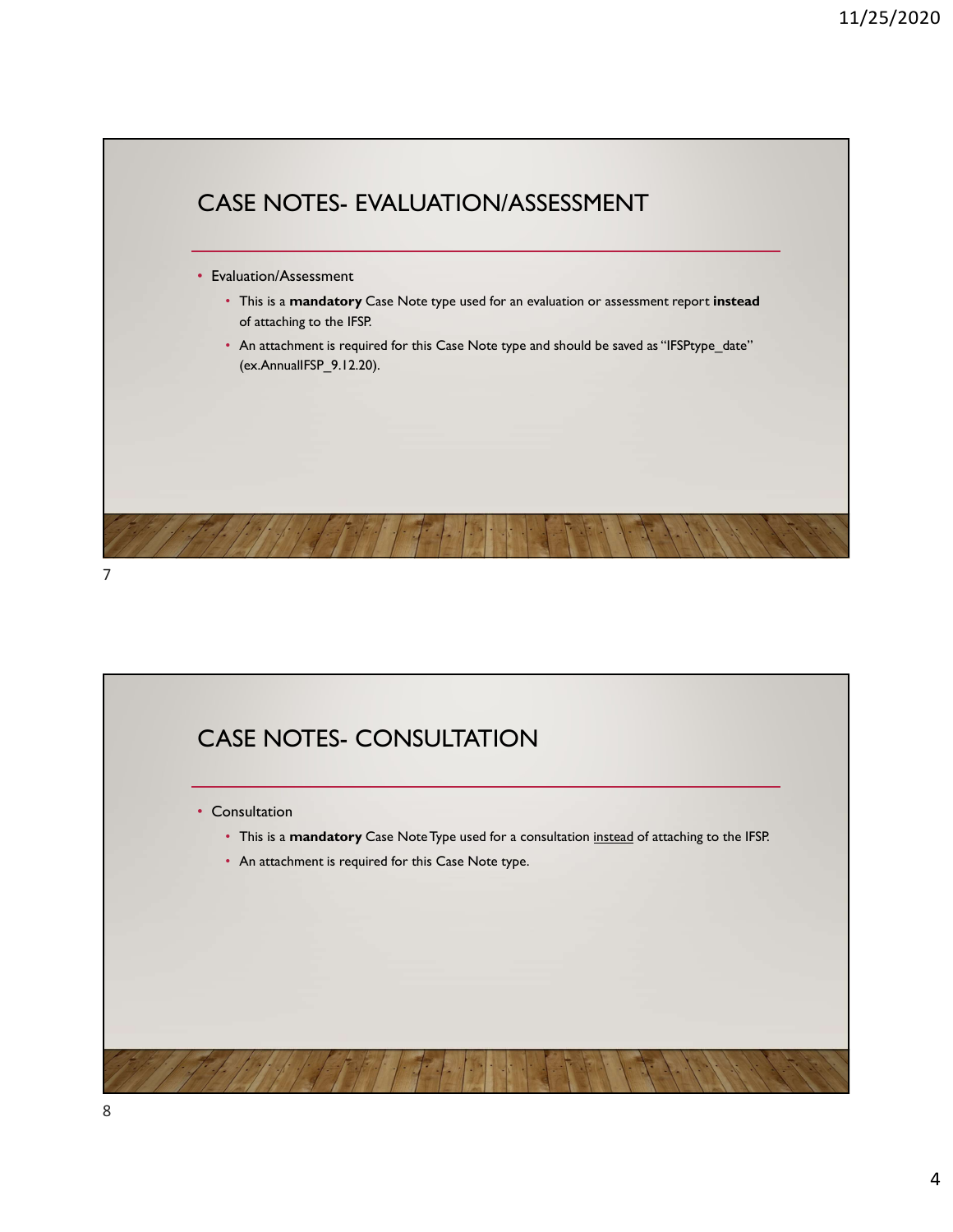

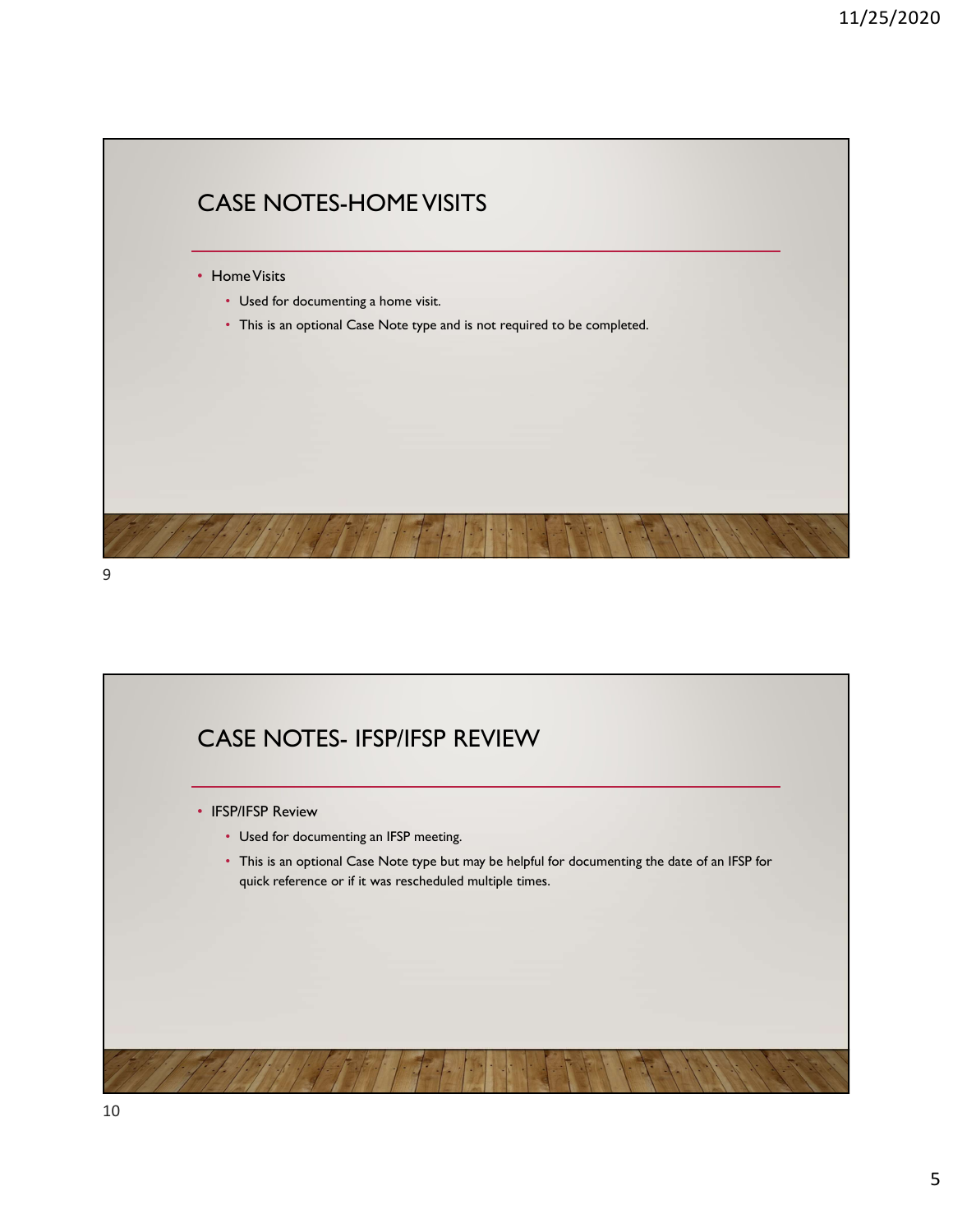

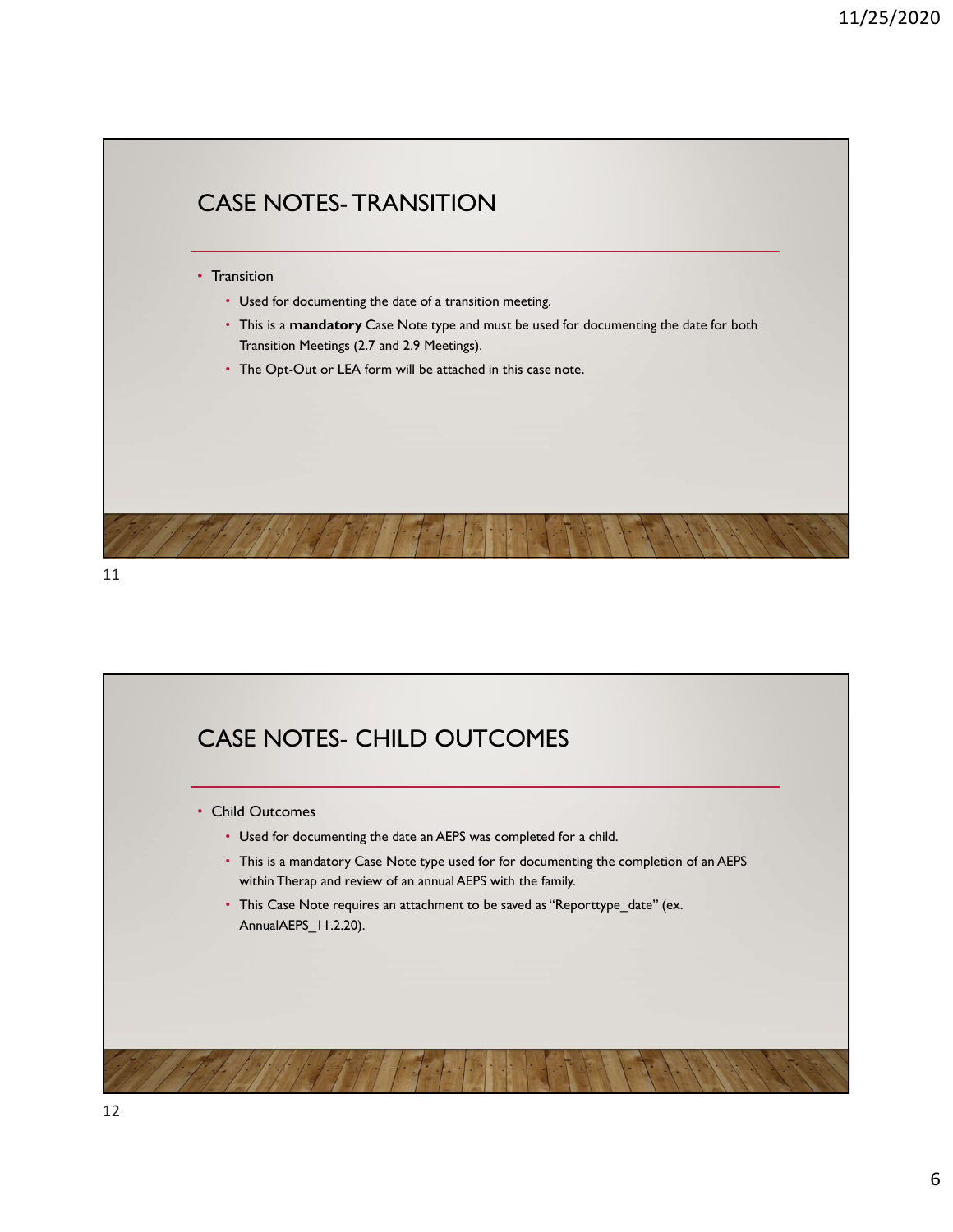

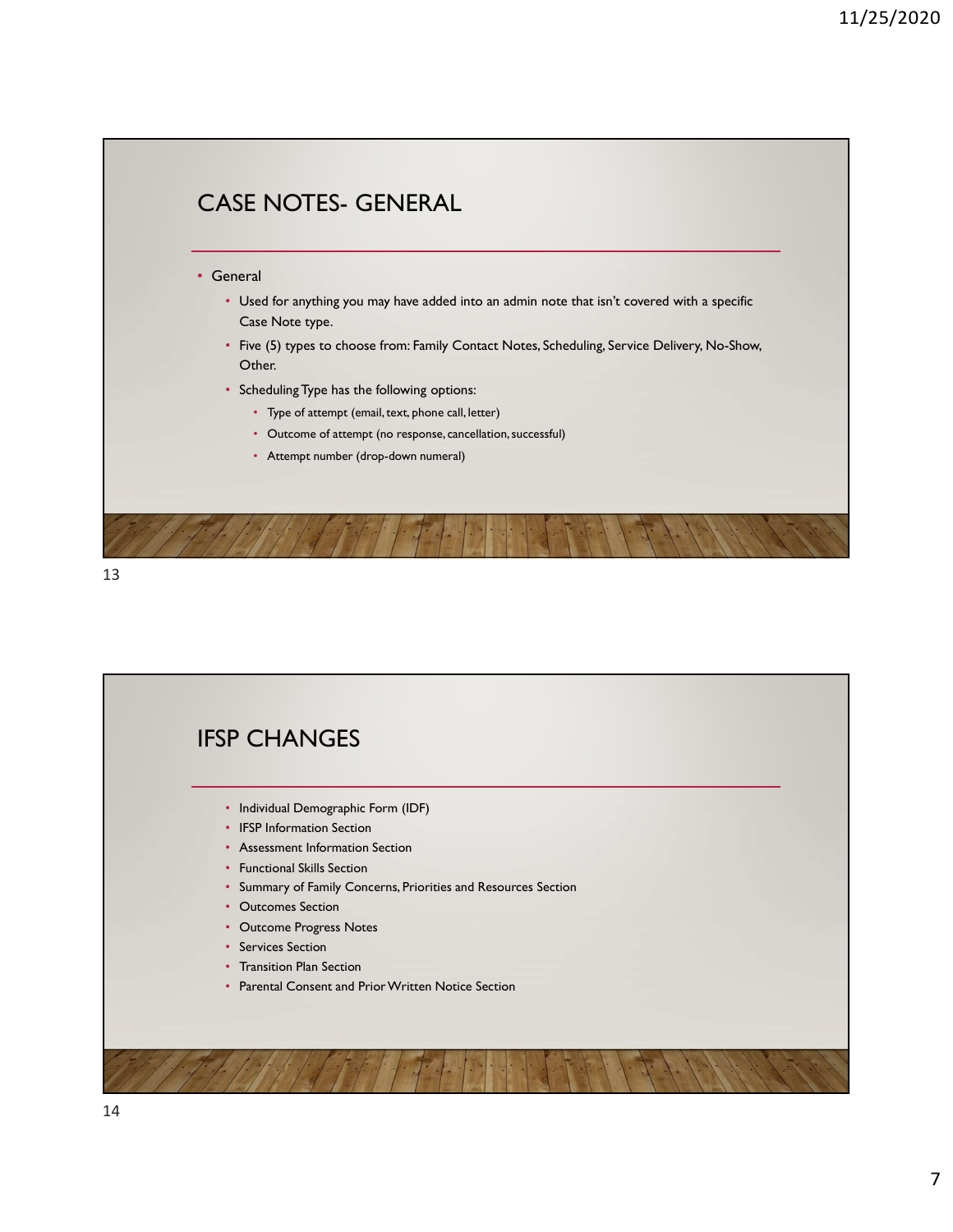

### IFSP INFORMATION SECTION • Includes Transition Plan: If it is time to **IFSP Information** complete an LEA notification or Opt-Out form, you will need to indicate "yes" to ensure that **Includes Transition** Plan the Transition section is included in the IFSP. Referred By **Was the Meeting Delayed?:** On an annual Referred Date<br>IFSP if the meeting was delayed you will need to Meeting Date 12/01/2020 **IFSP, if the meeting was delayed, you will need to**  $\frac{\text{Meeting Date}}{\text{Was}_\text{long leaf}}$   $\frac{270}{\text{Yes} + \text{neting} + \text{Yes}}$  and complete the sections that indicate "yes" and complete the sections that appear. On an initial IFSP, this will automatically and the season for Delay Agency Reason - Oversight Calculate based on the dates entered.<br>
Description IFSP. calculate based on the dates entered. **Reason For Delay:** This drop-down now start Date 12/01/2020<br>End Date 11/30/2021 includes the three agency sub-reasons for delay (oversight, illness, shortage).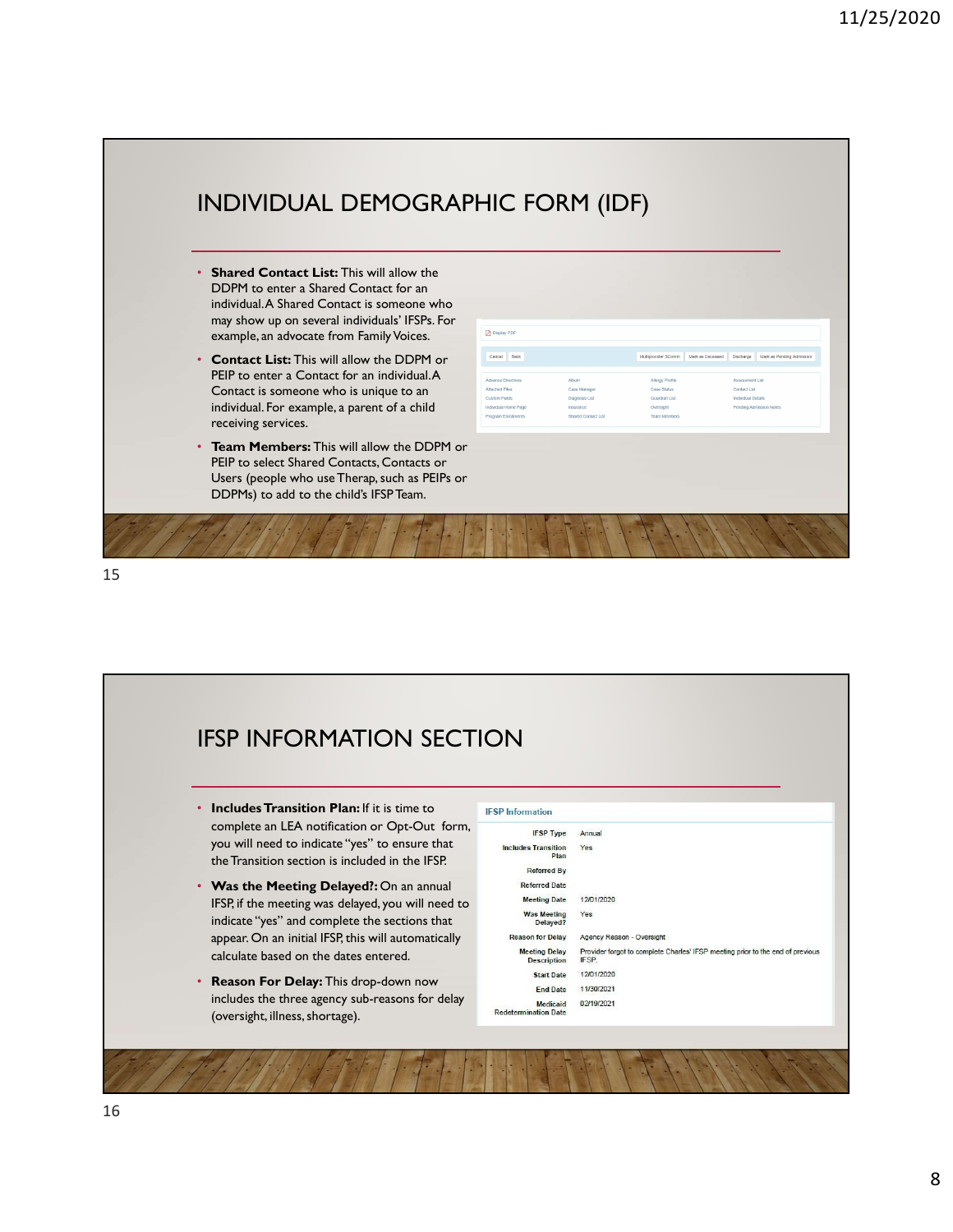| <b>Assessment Information:</b> In this section you<br>will need to enter each assessment that was | <b>Functional Skills</b>                                        |                                   |                                     |                           |                                                                                                                |                                          |                                                 |  |
|---------------------------------------------------------------------------------------------------|-----------------------------------------------------------------|-----------------------------------|-------------------------------------|---------------------------|----------------------------------------------------------------------------------------------------------------|------------------------------------------|-------------------------------------------------|--|
| completed. The assessment score is not                                                            | <b>Assessment Information</b>                                   |                                   |                                     |                           |                                                                                                                |                                          |                                                 |  |
| required and is often not appropriate to include<br>in the IFSP. You are able to write comments   | <b>Assessment</b><br>Type                                       | <b>Assessment</b><br><b>Score</b> |                                     | <b>Band/Percentile</b>    | <b>Assessment</b><br>Date                                                                                      | <b>Comments</b>                          | Attachment                                      |  |
| that will show up on the IFSP.                                                                    | Hawaii Early<br>Learning<br>Profile<br>(HELP)                   |                                   |                                     |                           | 11/25/2020                                                                                                     | Conducted<br><b>HELP with</b><br>family. | Family<br>Assessment<br>Updated<br>10.2020.docx |  |
| <b>Functional Skill Evaluators:</b> In this section<br>$\bullet$                                  | <b>Functional Skill Evaluators</b>                              |                                   |                                     |                           |                                                                                                                |                                          |                                                 |  |
| you will need to enter the names of the<br>individuals who conducted the assessment or            | <b>Evaluator/Assessor</b>                                       | Date                              | Evaluation                          | <b>Evaluation Area(s)</b> |                                                                                                                |                                          |                                                 |  |
| evaluation. These individuals must be members<br>of the IFSP team to be able to be selected. You  | Mark Morales / Primary<br><b>Early Intervention</b><br>Provider |                                   | 11/18/2020<br>Help/Adaptive, Vision |                           | Cognitive, Social/Emotional, Early Literacy, Expressive<br>Language, Health, Hearing, Receptive Language, Self |                                          |                                                 |  |
| are able to choose more than one                                                                  | Susan Sanchez /<br>Occupational Therapist                       |                                   | 11/18/2020                          | Fine Motor, Gross Motor   |                                                                                                                |                                          |                                                 |  |
| developmental domain for each evaluator.                                                          |                                                                 |                                   |                                     |                           |                                                                                                                |                                          |                                                 |  |

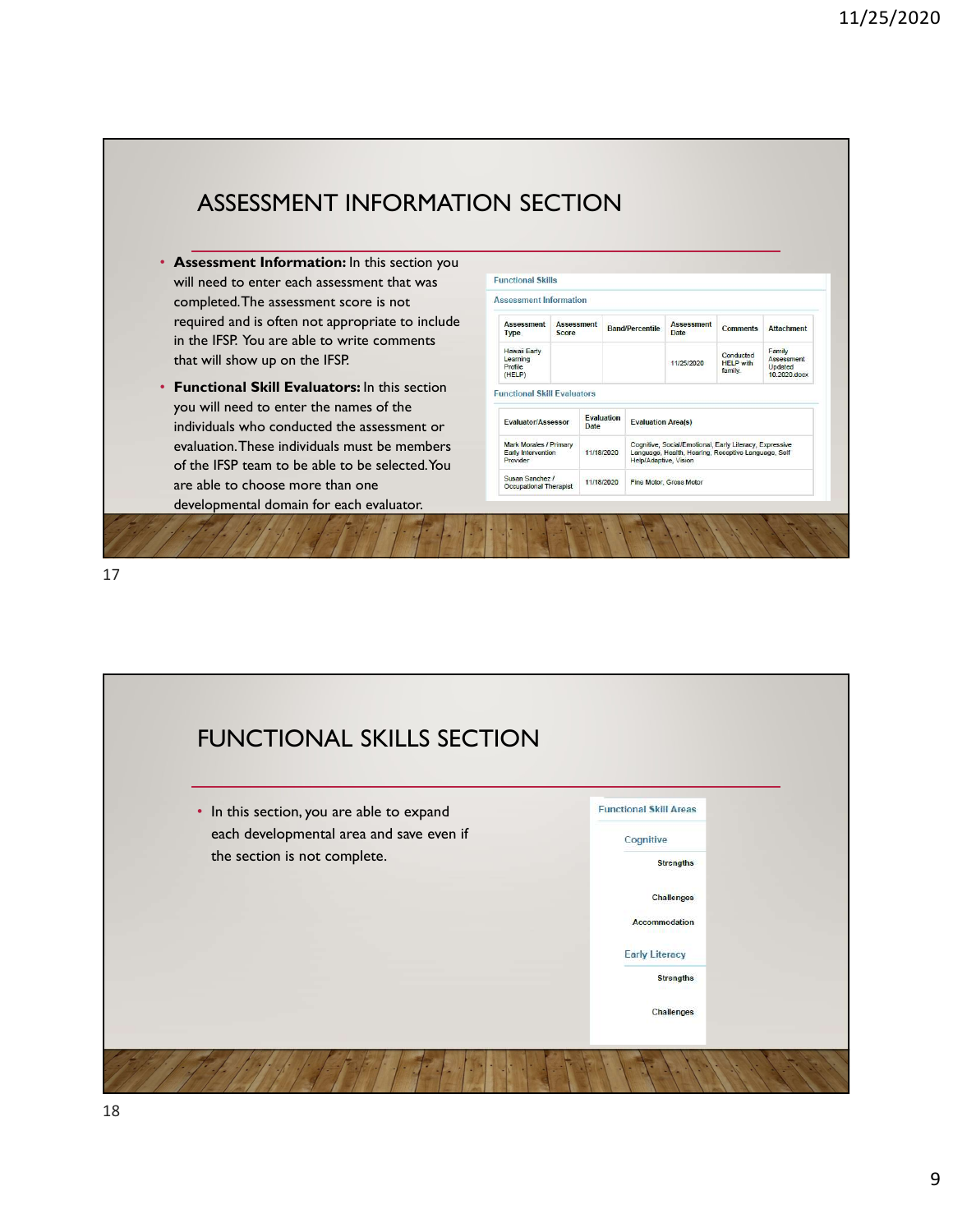# SUMMARY OF FAMILY CONCERNS, PRIORITIES AND RESOURCES SECTION

- Family Strengths & Interests, including enjoyable activities for child and family: Highlight the family activities that demonstrate family strengths and interests from the family about the district in assessment and evaluation/assessment.
- Family Challenges during routines/activities: Highlight the family routines/activities that are challenging for the family from the family assessment and evaluation/assessment. Be specific, noting the area of challenge along with the corresponding routines.
- **Resources:** Note resources that the support the family (e.g., grandparents, shelter,  $\frac{3. \text{ Family Challenges during } }{ \text{routineed.}}$ transportation, developmental resources, community supports), and note resources that the family may need.
- Farmity Thay Heed.<br>• Priorities: Review the challenges and concerns noted during the family assessment and the family: The concess supporting evaluation/assessment. The parents should choose the priorities and order from the<br>challenges. Be sure to include specific routines within the priority.<br>described within routines, concerns, and interests<br>described within r challenges. Be sure to include specific routines within the priority.
- Family Members Interviewed: You are able to select more than one individual who was interviewed.

- 
- 6. Family Member(s) Interviewed:
- 7. Interview Conducted By
- 8. Date of Family Interview

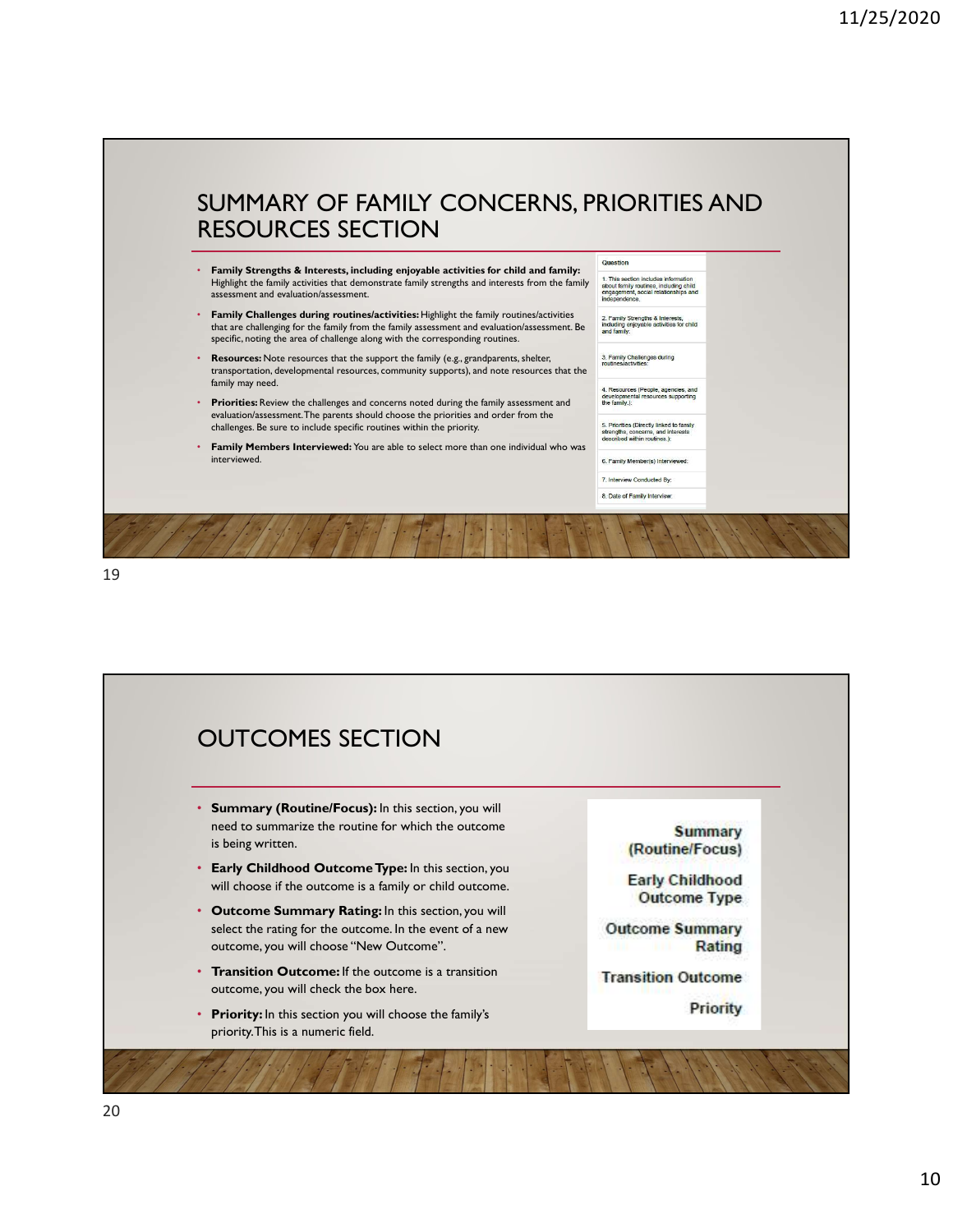

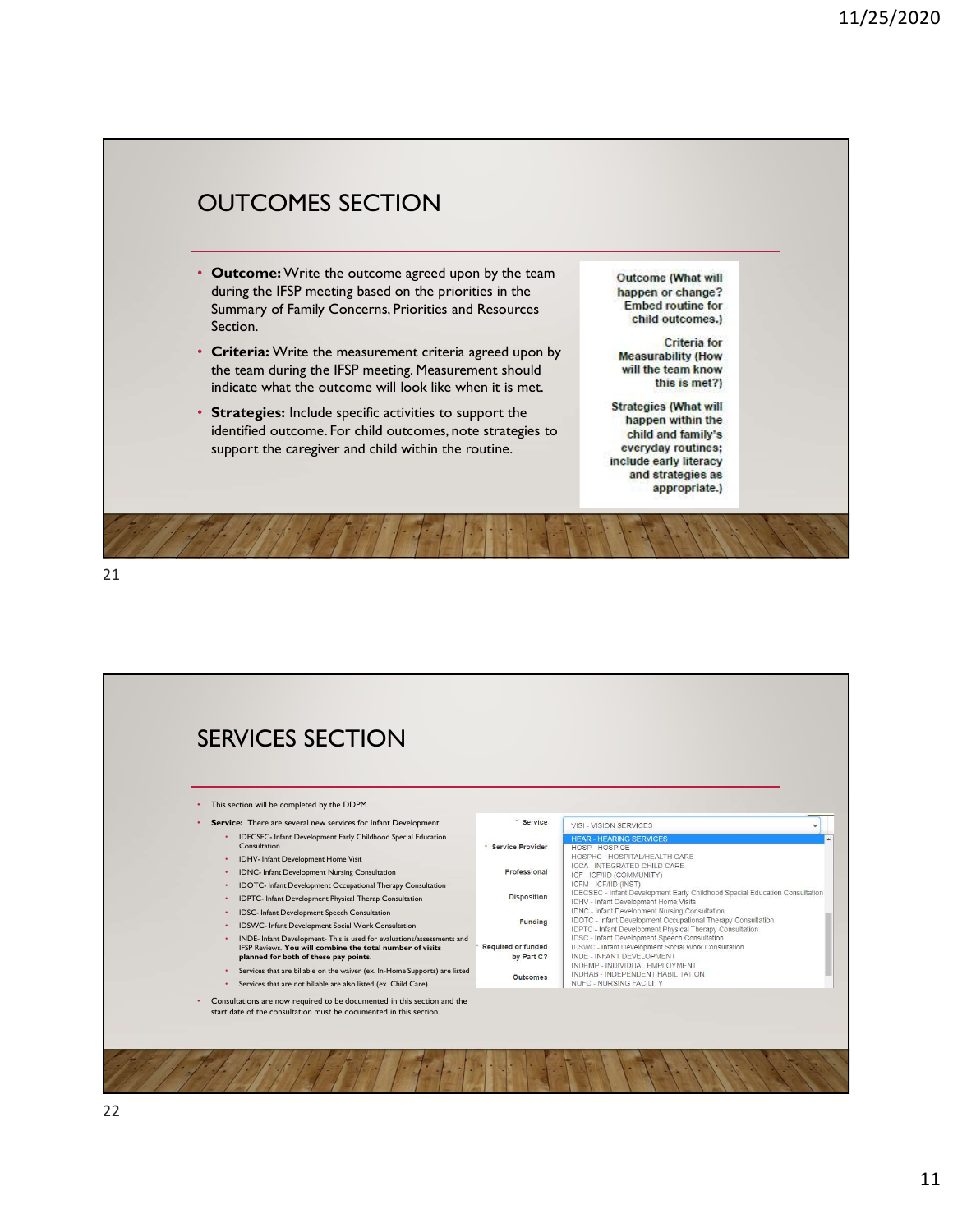

|           | <b>SERVICES SECTION</b>                                                                                                                                                                           |                          |
|-----------|---------------------------------------------------------------------------------------------------------------------------------------------------------------------------------------------------|--------------------------|
|           |                                                                                                                                                                                                   |                          |
|           | Required or Funded by Part C?: This section will require you to select either "yes" or "no".                                                                                                      |                          |
| $\bullet$ | Outcomes: This section will allow you to map the service to an outcome. If the service is a consultation Required or funded<br>you must select the outcome(s) to which this service is connected. | by Part C?               |
| $\bullet$ | Length of Session: In this section you will document the time the visit is expected to take (Ex. 60<br>minutes or I hour).                                                                        | Outcomes                 |
|           | <b>Frequency:</b> In this section you will list the number of visits that will be conducted in a certain amount of<br>time (ex. 52).                                                              | <b>Length of Session</b> |
| ٠         | Sessions: In this section you will list the time frame in which the number of visits in Frequency will be<br>conducted (ex. Yearly).                                                              | Frequency                |
|           | <b>Intensity:</b> In this section you will list if the session is an individual or group session. Infant Development<br>services should always be individual.                                     | Intensity<br>Location    |
| ٠         | Location: In this section you will list where the service is taking place.                                                                                                                        | Method                   |
|           | Method: In this section you may list specific methods that will be used to conduct the session (ex. virtual<br>or in-person).                                                                     |                          |
|           |                                                                                                                                                                                                   |                          |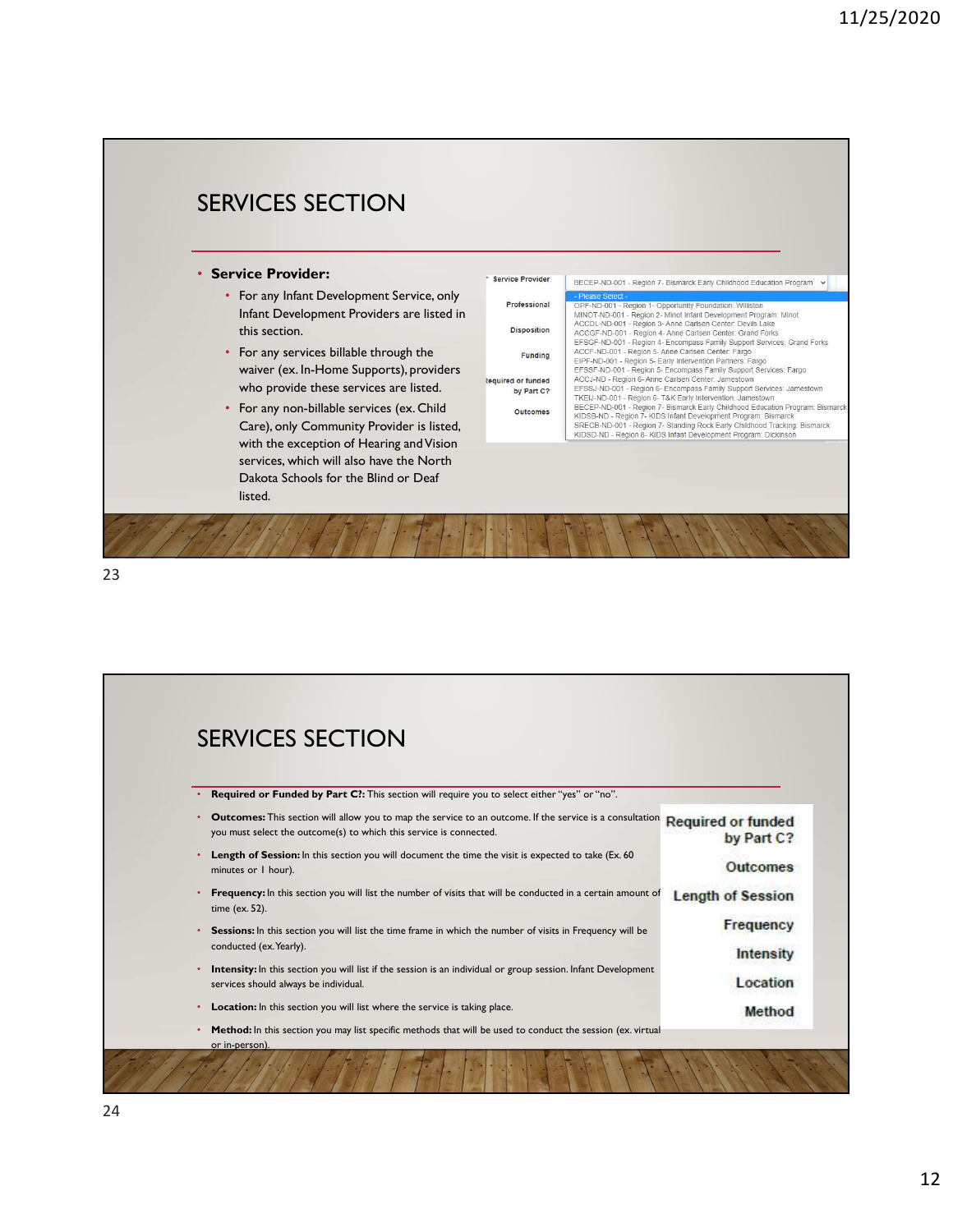

25 and 25 and 25 and 25 and 25 and 25 and 25 and 26 and 26 and 26 and 26 and 26 and 26 and 26 and 26 and 26 an

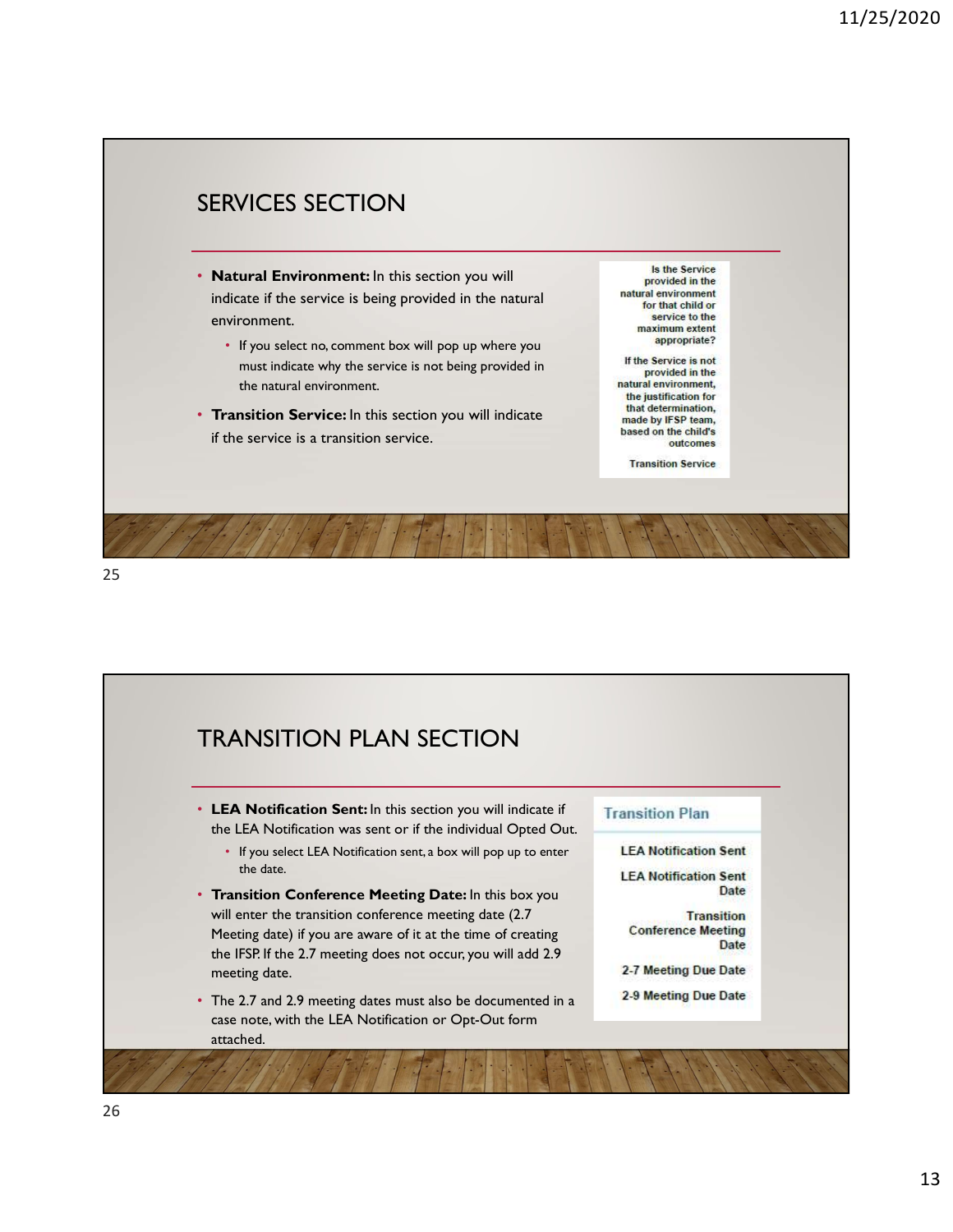



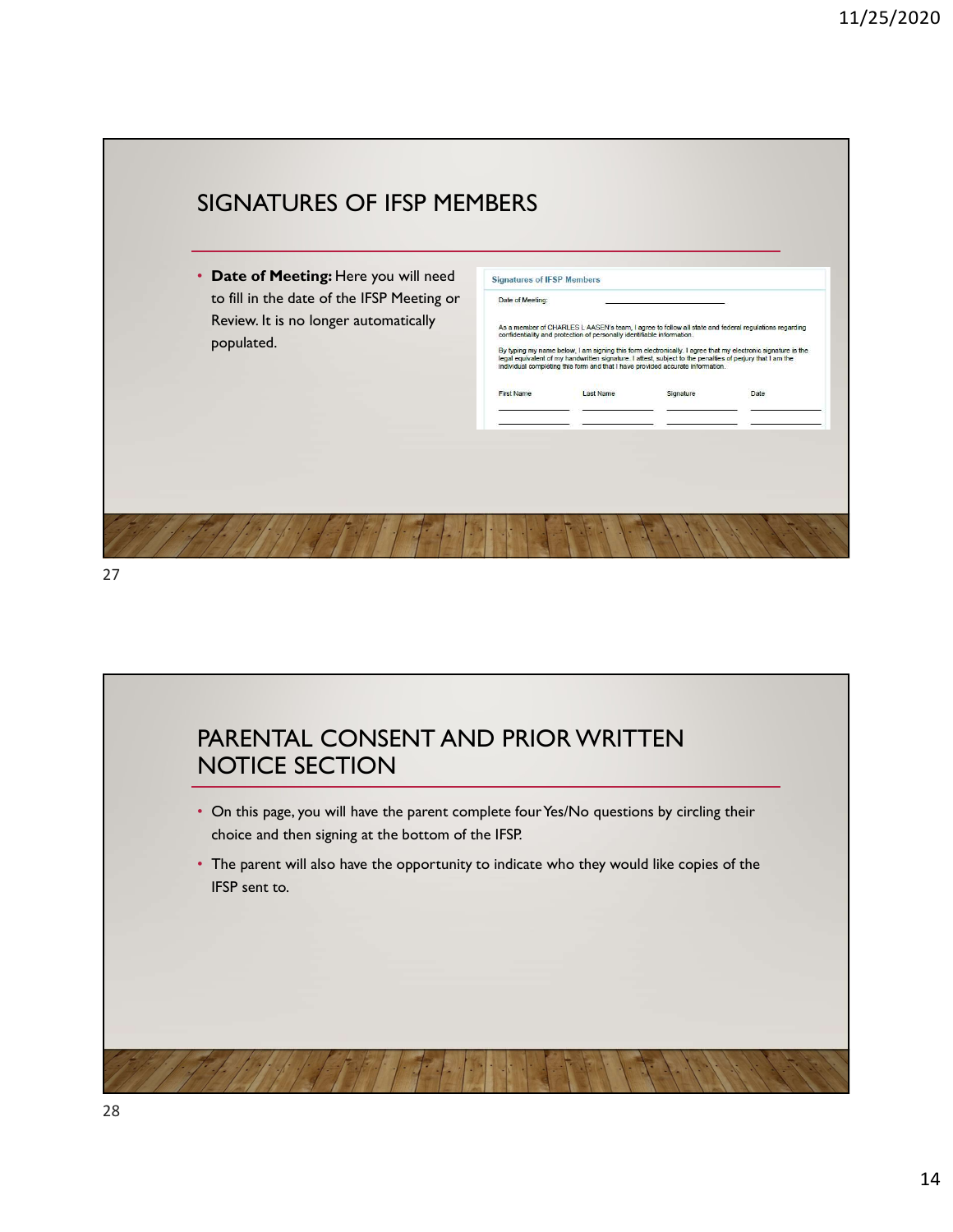# PARENTAL CONSENT AND PRIOR WRITTEN NOTICE SECTION

- "I understand the 14 calendar day prior written notice timeline requirement and agree that these activities may occur sooner."
	- By circling yes, the parent is agreeing that, although they are legally allowed to have 14 the IFSP, they are agreeing to letting those services begin sooner than 14 days from the IFSP meeting date.
	- If the parent does not want services to begin prior to that, they should circle no, and the service start dates must reflect that.

calendar days to consider the services listed on <br>these activities may occur somer.<br>the IFSP they are agree inst the left ing those integrativities may occur somer.

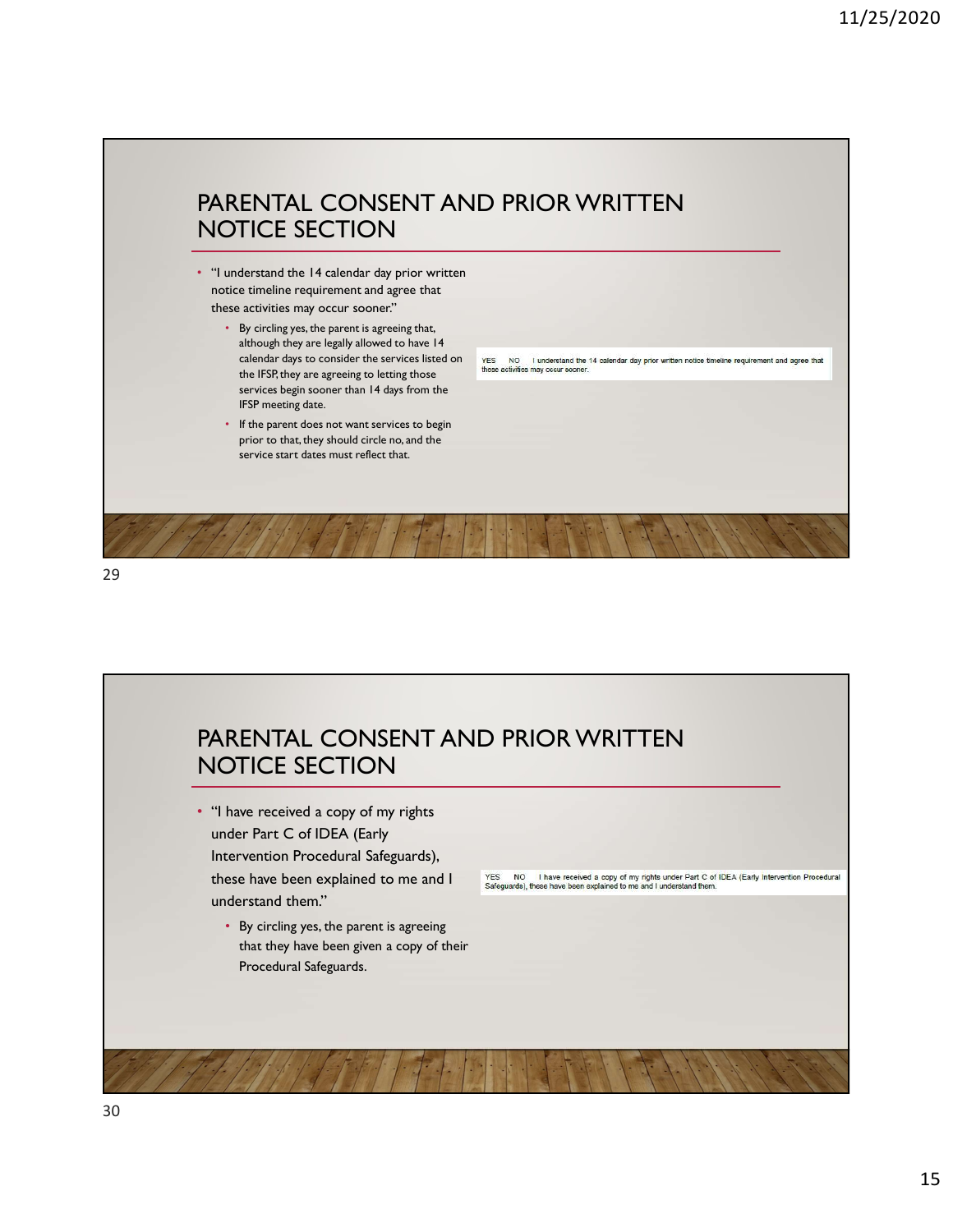## PARENTAL CONSENT AND PRIOR WRITTEN NOTICE SECTION

- recommending the addition of the following service(s): … At this time I decline to give consent for those services." THE NIA I understand the IFSP team is also recommending the addition of the following service(s):
	- By circling yes, the parent is declining service(s) listed in the lines below. These services should not be listed in the services section of the IFSP.
	- By circling N/A, the parent is indicating that they are accepting all services discussed in the IFSP meeting.

• "I understand the IFSP team is also service at any time and may decline a service atle and that I may accept or decline any early intervention service at any time and may decline a service after first accepting it, witho

At this time I decline to give consent for those service(s).

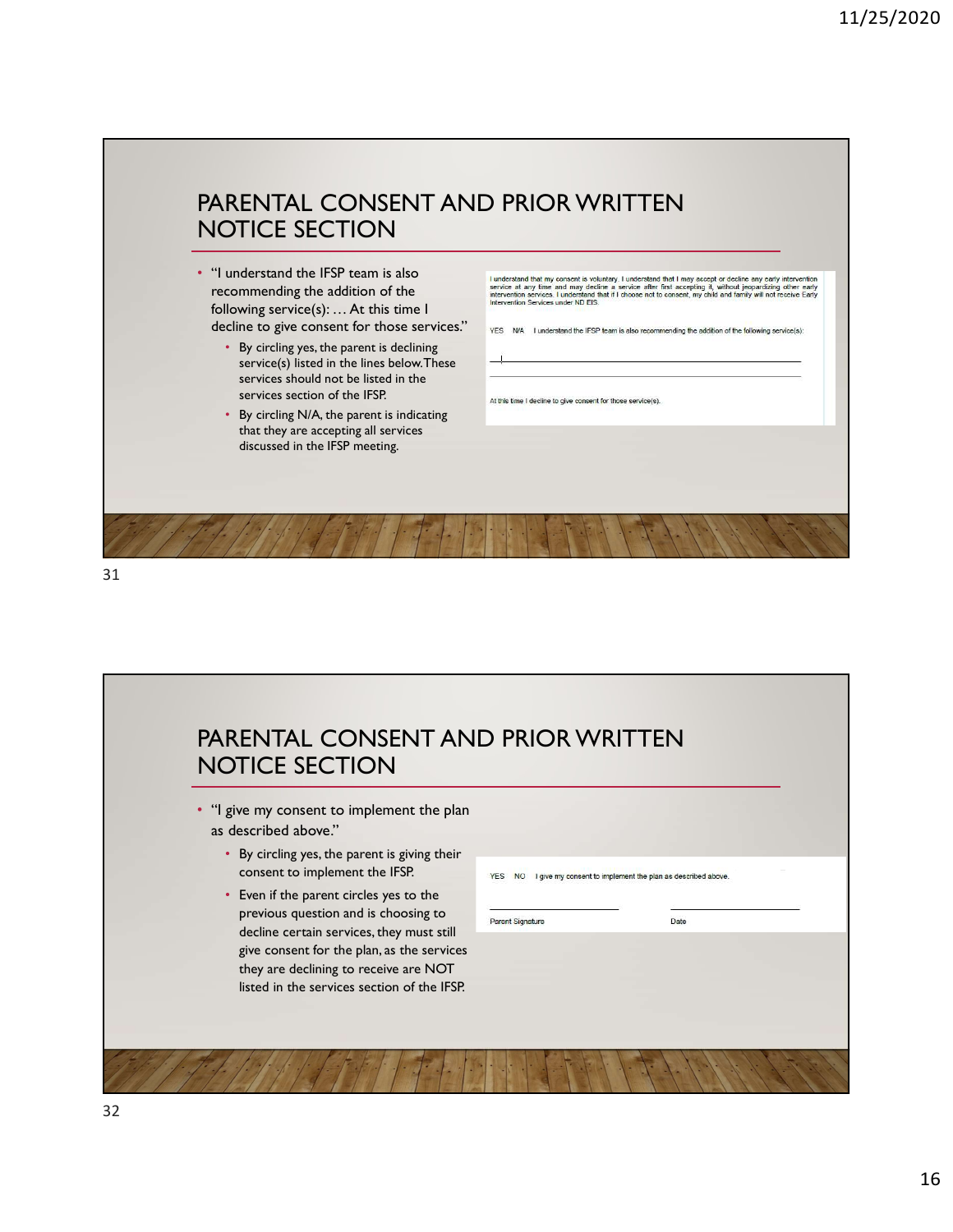



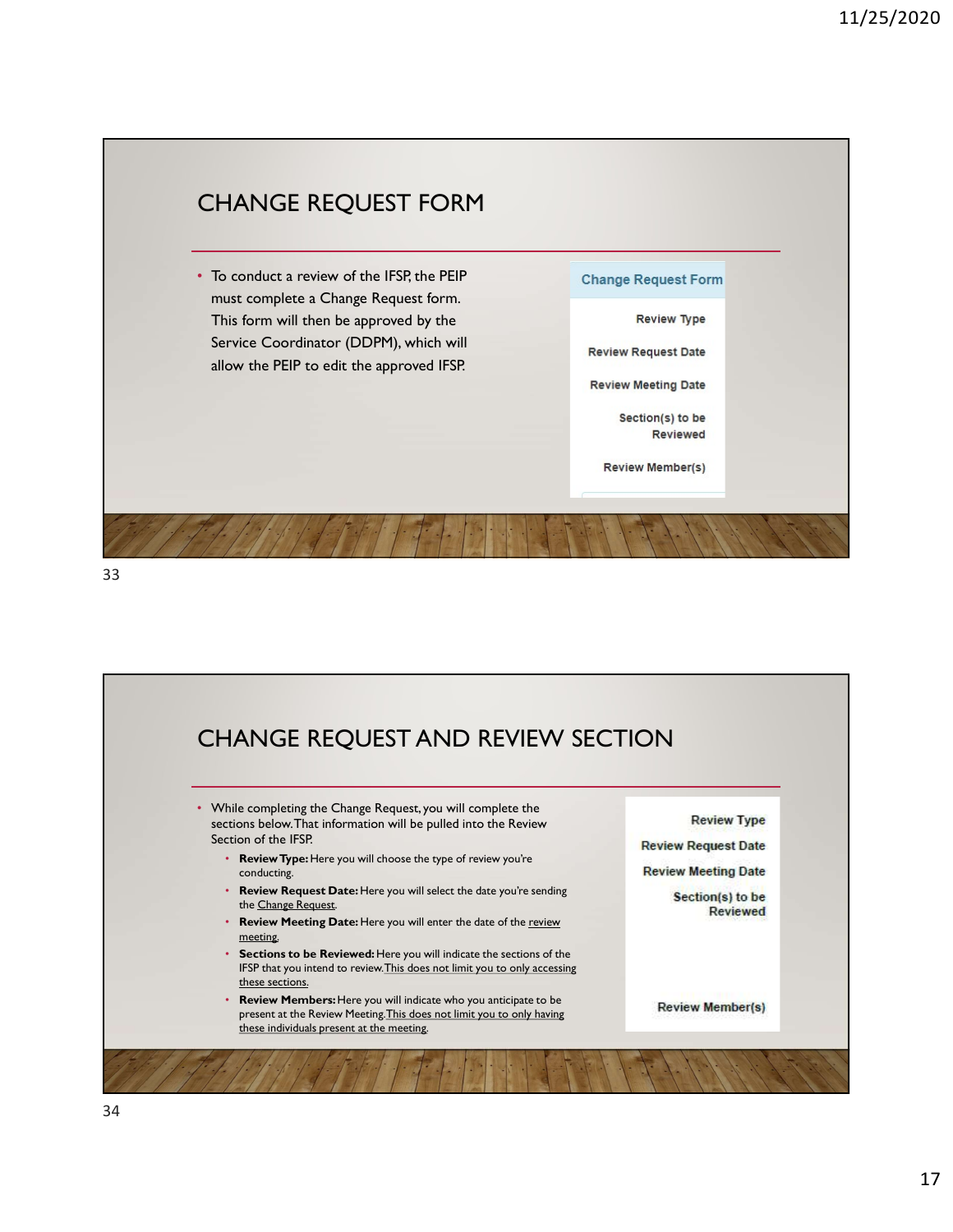